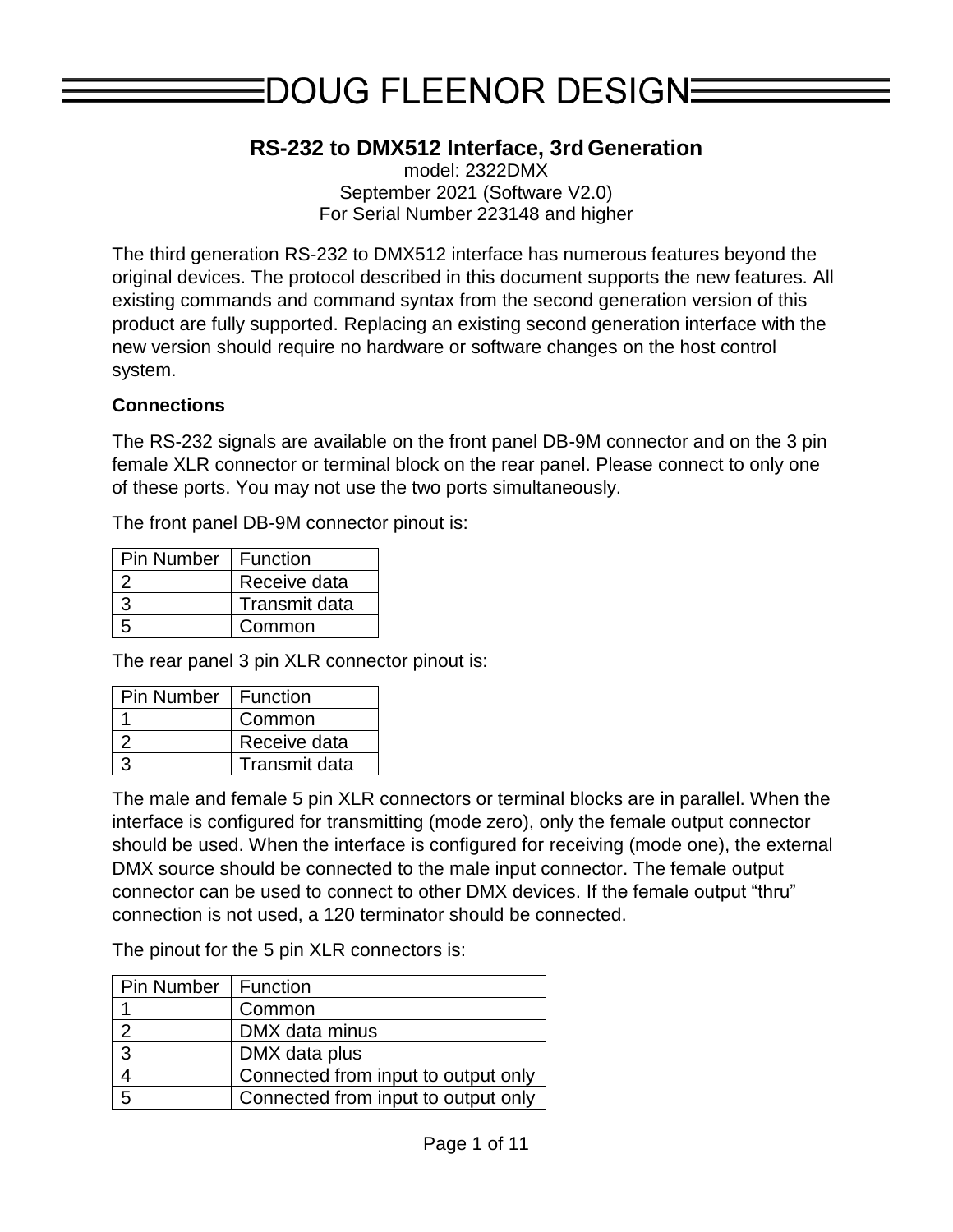## **Indicators**

The red POWER LED will illuminate when the interface is powered.

The green MIMIC LED will display the relative intensity of the DMX slot which is selected on the address switches just above the MIMIC LED. While transmitting, the LED will display the level of the selected outgoing channel. While receiving, the LED will display the level of the selected channel of the incoming DMX signal.

The green SIGNAL LED will flash when an RS-232 command is received while in transmitting zero. While in receiving mode, the SIGNAL LED will turn on when DMX input is present.

## **Address switches**

The address switches select a "channel of interest". While in transmitting mode, the MIMIC LED will display the relative intensity of the selected channel. While in receiving mode, the MIMIC LED will display the relative level of the selected channel and the interface will report changes in level for the channel of interest through the RS-232 port using the standard level format described in the protocol below.

## **Communication port settings**

The RS-232 port is configured with the following settings:

| Baud              | 9600 |
|-------------------|------|
| <b>Start bits</b> | 1    |
| Data bits         | 8    |
| Parity            | None |
| Stop bits         | 1    |

No handshake signals are required or provided.

The RS-232 port is full duplex and the receiver has a 256 byte circular buffer.

If you are using a Windows computer, the comm port flow control must be set to "None". The FIFO buffers should be disabled.

## **Protocol**

All commands are sent in plain ASCII format. Each command is terminated with a carriage return <CR>. This is the character used by the interface to trigger any action. The hexadecimal value for the <CR> is 0x0d.

After receiving a carriage return, the interface with respond with "OK" if the command was formatted and processed successfully. If there was any syntax problem, the interface will respond with "Error".

Spaces between characters are optional. All letters can be either upper or lower case. All channel numbers are in the range of 1-512. All channel levels are in decimal format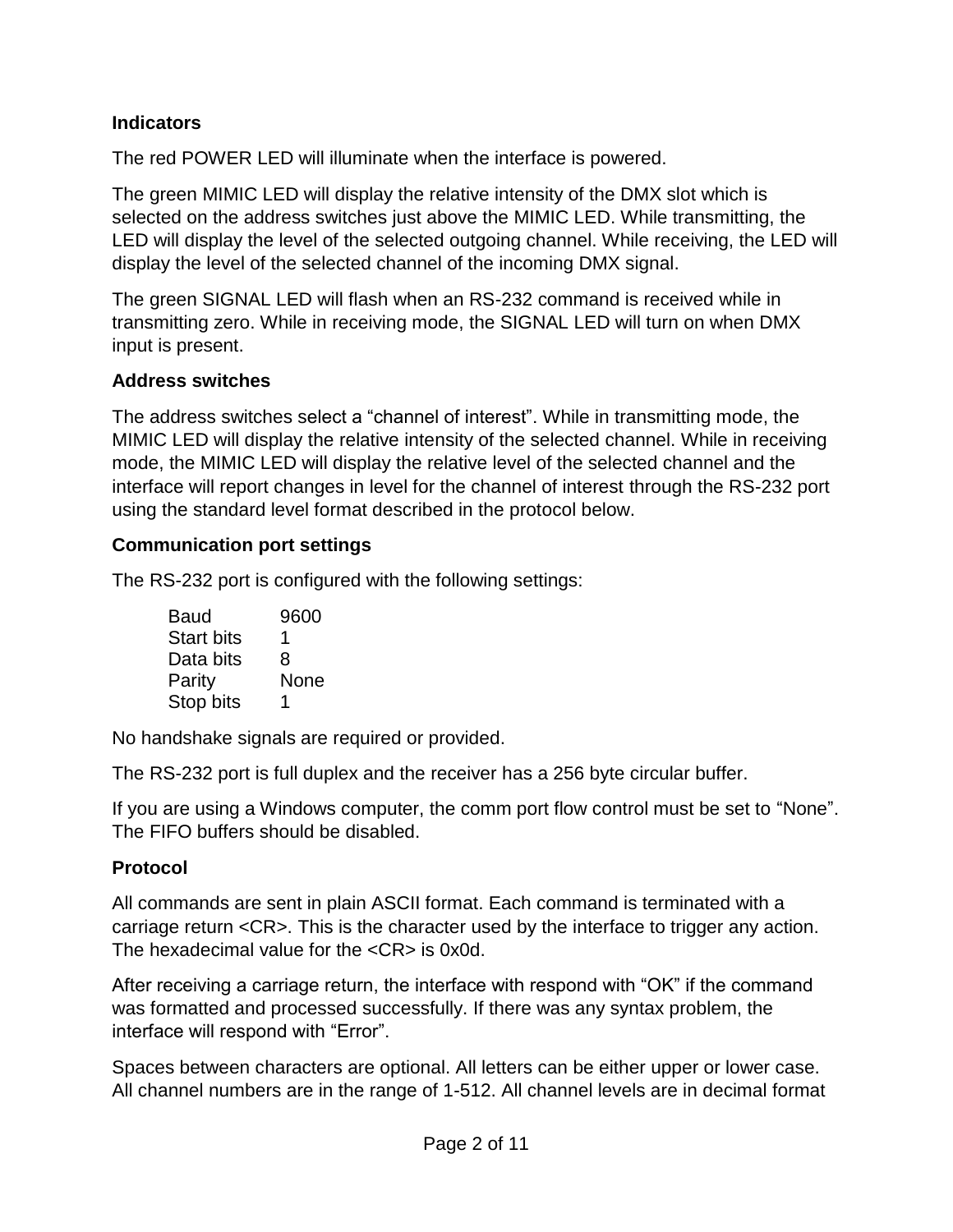in the range of 0-255. All preset numbers are in the range of 1-20. All times are in the range of 0-999. Leading zeros are allowed and are optional. The total number of digits must not be more than is allowed for the given parameter. For example, sending a preset number as "005" will cause an error because only two digits are allowed in preset numbers. Sending "05" as a preset number is acceptable. Similarly, a channel number of "004" is OK while "0004" would cause an error.

One special command is executed immediately without the <CR> terminator. Sending the ASCII dollar sign character (\$) will cause the interface to immediately reset. This feature was added as a fallback in case the input buffer becomes overrun. Any pending actions are aborted when this character is received.

| <b>ASCII character</b> | Command                        |                                    |
|------------------------|--------------------------------|------------------------------------|
| C                      | Channel number (or list)       | 1-3 digit number (range 1-512)     |
| F                      | Record a fade time to a preset | 1-3 digit number (range 0-999)     |
| Η                      | Heartbeat (on/off)             | 1 digit (range 0-1)                |
|                        | Channel level (same as @)      | 1-3 digit number (range 0-255)     |
| M                      | Mode (DMX transmit or receive) | 1 digit (range 0-1)                |
| P                      | Play a preset                  | 1-2 digit number (range 1-20)      |
| $\mathsf{R}$           | Record a preset                | 1-2 digit number (range 1-20)      |
| S                      | Remote station support         | 1 digit (range 0-1)                |
|                        | Temporary time fade value      | 1-3 digit number (range 0-999)     |
| U                      | Update software                | No longer supported                |
| $\vee$                 | Version number                 | None                               |
| Z                      | Set all levels to zero         | <b>None</b>                        |
| $^{\circledR}$         | Channel level (same as L)      | 1-3 digit number (range 0-255)     |
| ?                      | Query                          | Letter C followed by a 1-3 digit   |
|                        |                                | channel number or P, T, F, D, or M |
| \$                     | Reset interface                | None                               |

#### **Setting a channel or a channel list to a level**

The format for setting a channel to a level is:

C ### L ### <CR> or: C ### @ ### <CR>

For example, setting a channel to a level could be sent as:

 $C$  15 L 255 < $CR$ >

In this example, channel 15 would be set to a level of 255.

A time may also be assigned to the move to the new level. The format is:

C ### L ### T ### <CR>

For example:

 $C$  15 L 45 T 5 < $CR$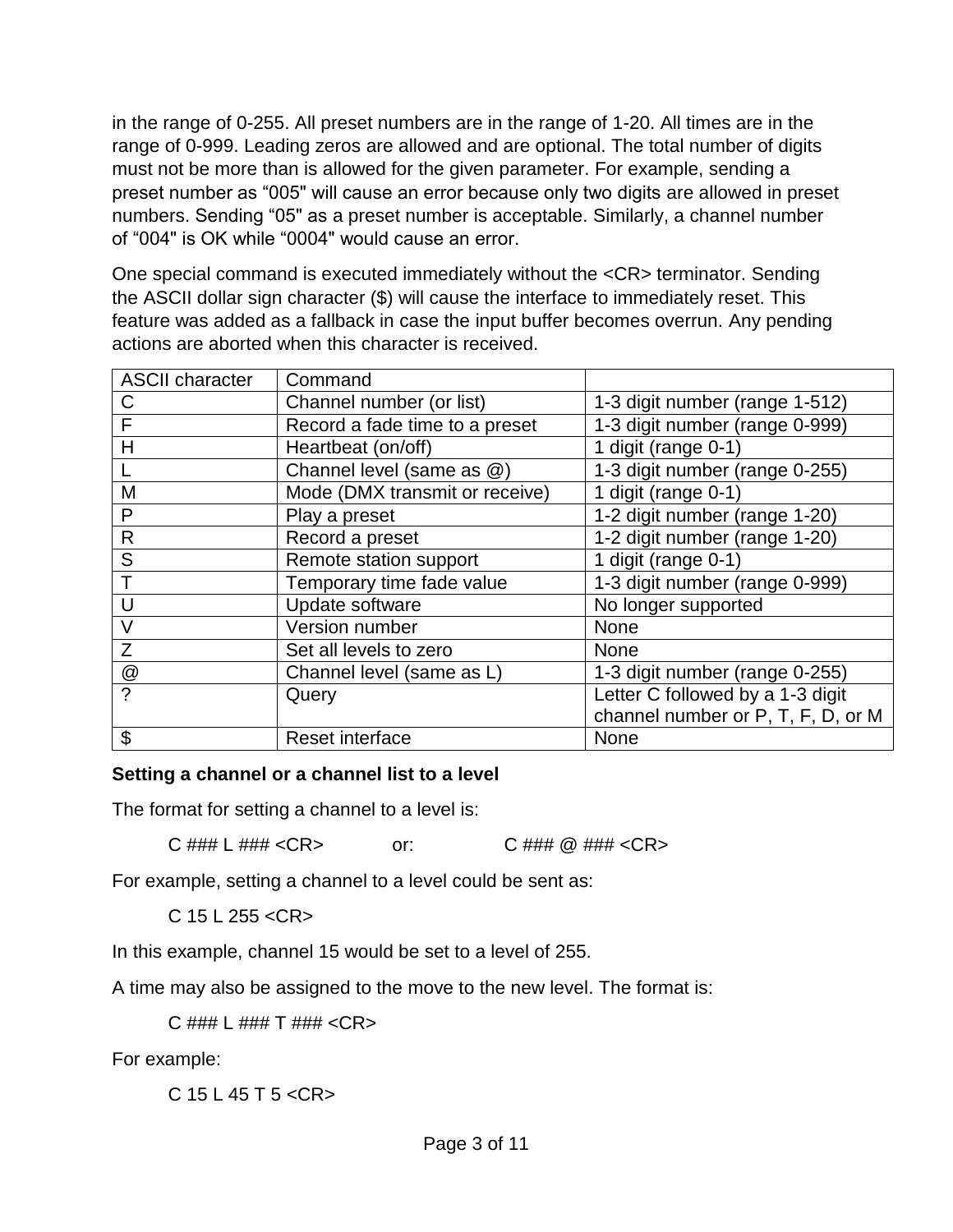In this example, channel 15 would fade from its current level to a level of 45 in 5 seconds.

Note that setting channels to levels is not supported while the interface is in receiving mode. Attempting to set a channel to a level while in receiving mode will result in an error message.

New to this version of the 2322DMX is the ability to create complex channel lists using the '+' and '-' characters. Any combination of channels can be selected and set to a level. The format is the same as for setting a single channel to a level including the optional time parameter. For example:

C  $10 - 15 + 25 + 500$  @  $255$  T  $7$  <CR>

In this example channels 10, 11, 12, 13, 14, 15, 25, and 500 will all fade to a level of 255 (full) over a seven second fade time.

Note that channel order is not important. Thus, the following command would yield the same results:

 $C$  500 + 25 + 15 -10 @ 255 T 7 <CR>

## **Setting a level on an existing channel list**

The '@' or 'L' command is used to set an existing channel list to a new level. The format for this command is:

@ ### <CR> or L ### <CR>

For example:

 $@.128 < CR$ 

In this example, the list of channels that were previously set to a level using the 'C' command will all be set to the level of 128. This allows the user to create a complex channel list and then alter the level of those channels without the need to re-enter the list again.

An optional time parameter may also be included with this command using the format:

```
L ### T ### <CR>
```
For example:

 $1.34$  T  $3 <$  CR  $>$ 

In this example, the level of the previously selected channel list will all fade to a level of 34 over a three second fade time. Again, the 'L' and '@' characters can be used interchangeably.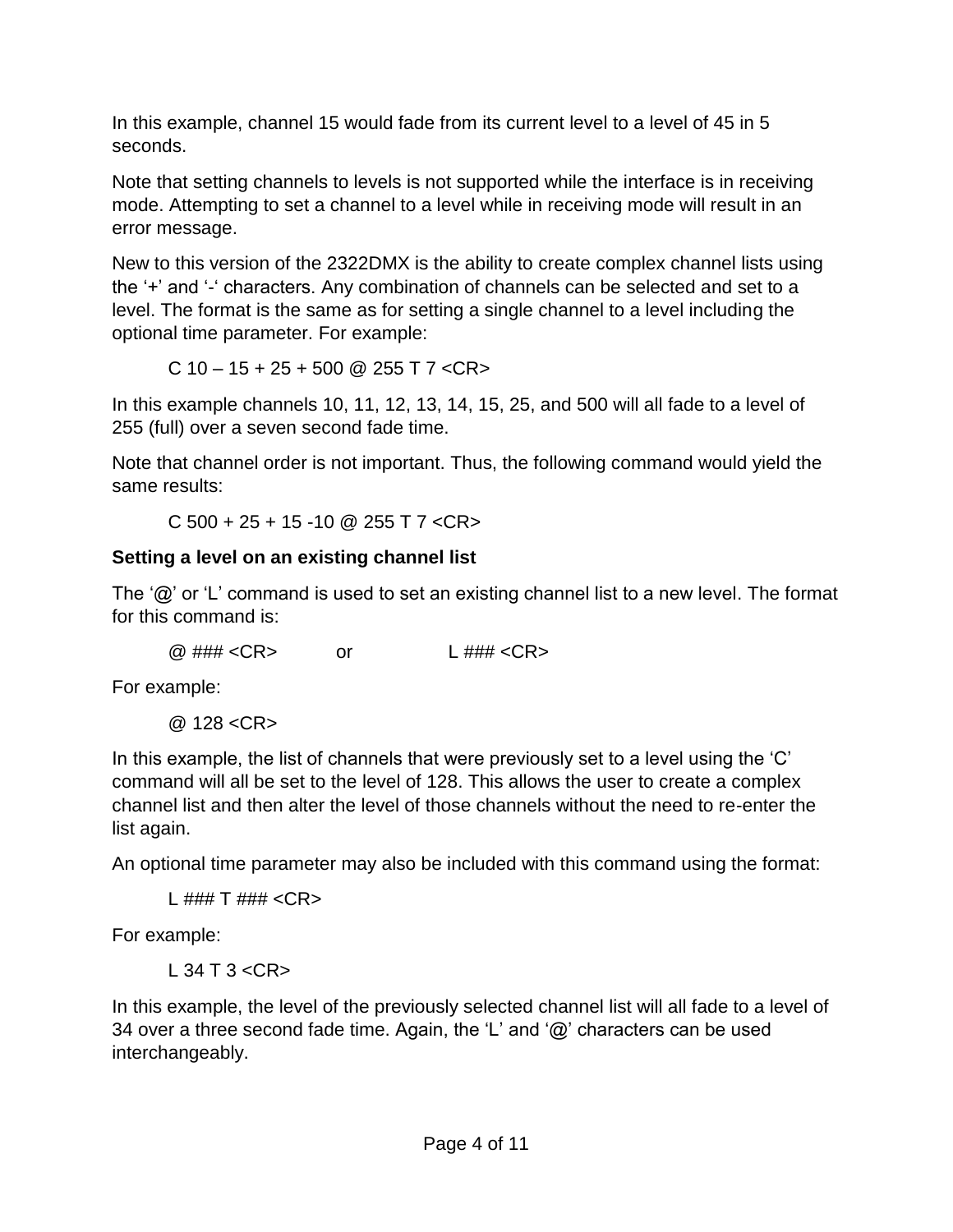## **Setting a temporary fade time**

The 'T' command is used to set the current fade time. This will be applied to any future channel fades using the 'C', ' $@'$ , or 'L' commands. Note that the fade time will be overwritten if a preset is recalled. The fade time will be set to the time recorded with the preset or the temporary fade time used optionally in the preset play command.

The format for this command is:

 $T$ ### <CR>

For example:

 $T$  10  $<$ CR $>$ 

In this example, the next time a channel or list of channels is set to a level, those channels will move in toward those new levels over a 10 second fade. This assumes that no time is included with the future level setting commands.

## **Recording a preset**

The RS-232 to DMX512 interface can record 20 different presets. Once levels have been set using the channel command, those levels can be recorded in a preset for later recall. While the interface is in receiving mode, DMX levels from an external source (a console) can be recorded. The format for this command is:

 $R$ ## < $CR$ >

For example:

 $R$  5  $<$   $CR$   $>$ 

In this example, the current output levels will be recorded into preset 5. If the interface is in receiving mode, the current DMX input levels will be recorded into preset 5.

A default time of 2 seconds is recorded with each preset. The time recorded with the preset can be changed using the "F" (fade) command.

## **Playing a preset**

The 20 presets can be recalled using the play preset command. The interface uses a "radio button" action. When one preset is recalled, all output channels go to the recorded levels for the new preset. Thus, only one preset is active at a time. Once the preset is "live", individual channels can be set to new levels to create new presets or to modify the existing look. Note that this command only works while the interface is in transmit mode. Attempting to play a preset while in receiving mode will result in an error message.

The format for playing a preset is:

 $P$ ## <CR>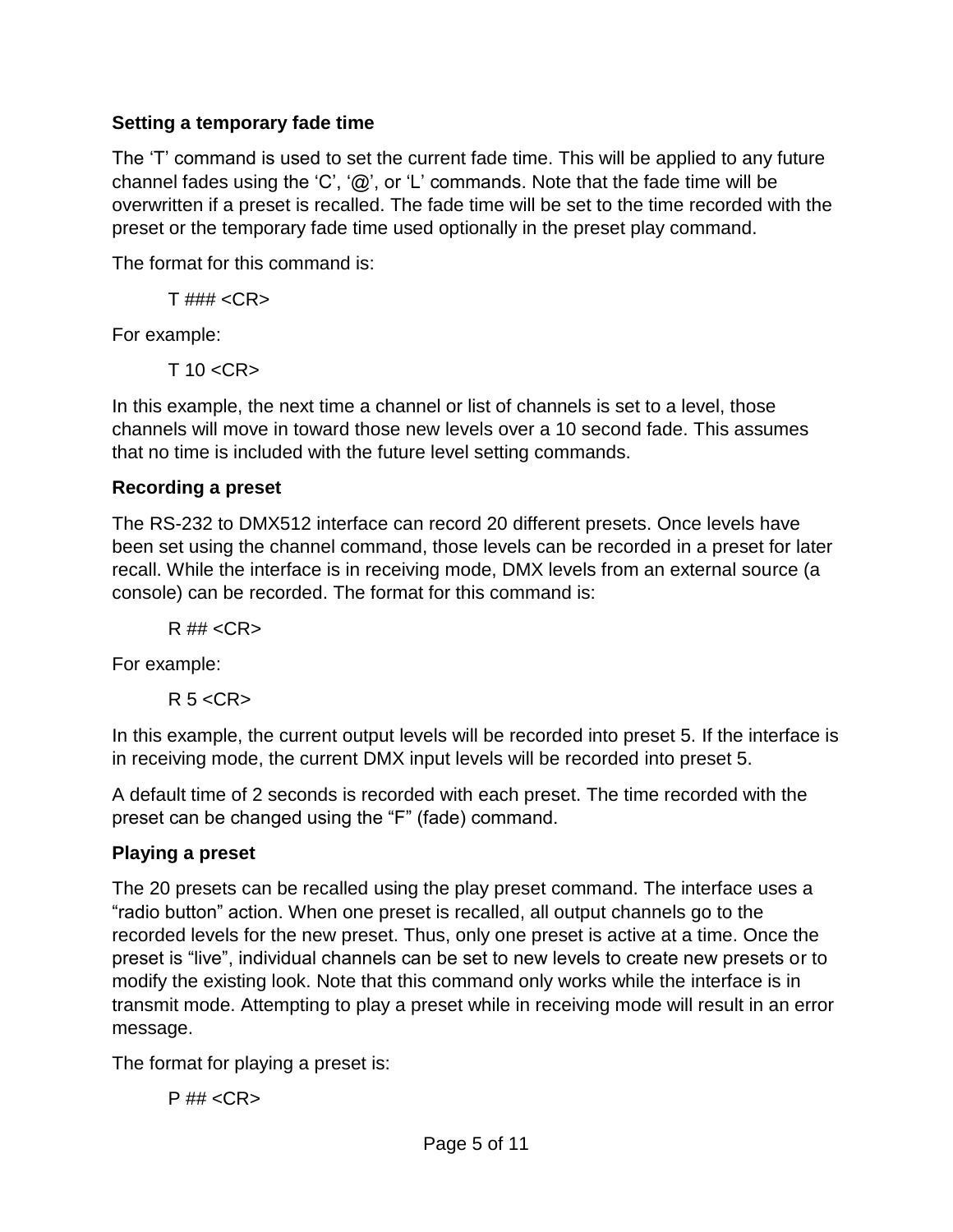For example:

 $P 5 < CR$ 

In this example, preset 5 will be recalled. The output will fade to the levels in preset 5 in the fade time recorded with the preset.

The fade time for a preset can be temporarily overridden using the time parameter in the preset recall command using the format:

P ## T ### <CR>

For example:

P 10 T 8 <CR>

In this example, preset 10 will be recalled. The output will fade to the levels in preset 10 using an 8 second fade regardless of the fade time recorded with preset 10 originally. Note that this new fade time is temporary. To permanently change the fade time for the preset, you must recall the preset and then change the fade time for that preset using the F command.

## **Changing the fade time recorded with a preset**

Each preset has a default fade time of 2 seconds. The fade time associated with each preset can be changed so that when the preset is played, its revised fade time is also recalled. The fade time command sets the time for the last preset recalled. To set the time of a particular preset, recall that preset using the play preset command and then set its time using the command format:

 $F$ ### <CR>

For example:

 $F$  10  $<$ CR $>$ 

In this example, the currently active preset's fade time will be set to 10 seconds.

## **Clearing outgoing levels**

The 'Z' (zero) command is used to set all DMX channels to 0. This is useful for clearing all levels as a starting point to build a new preset. The format for the command is:

 $Z < CR$ 

Entering this command will immediately set all channels to zero. No parameters are allowed with this command.

Note that this command is only valid while in the transmit mode. Entering this command while in receiving mode will result in an error message.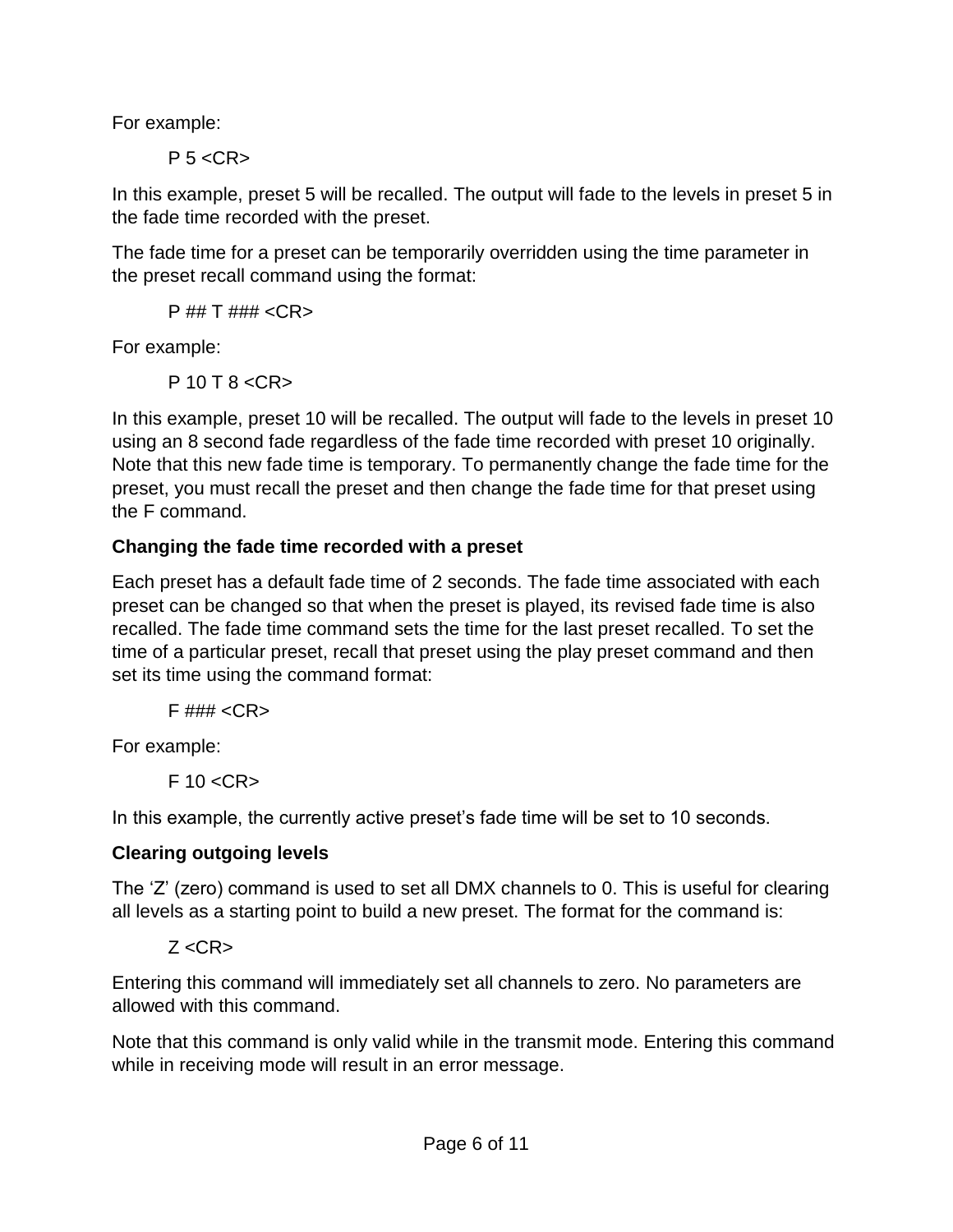## **Software version**

The 'V' (version) command is used to view the installed software version number. The format for the command is:

V <CR>

There are no parameters allowed with this command.

## **Setting the mode (transmit or receive)**

The 'M' (mode) command is used to select whether the DMX port is set to transmit or receive. While in transmit mode, the interface is the source of DMX like a console. While in receive mode, an external DMX source can be used to set up looks. The RS-232 to DMX interface can record those looks into its presets and queries can be used to retrieve the current incoming DMX levels. Mode 0 sets the interface to transmit DMX. Mode 1 sets the interface to receive DMX. The format for the mode command is:

 $M \# <$ CR $>$ 

For example:

 $M 1 < CR$ 

In this example, the interface will be set to receive DMX.

The mode selection is stored in non-volatile memory and will be recalled on power up.

## **Query for information**

The '?' (query) command is used to request status information from the interface.

The current level of a specific channel can be requested. The '?' is followed by a 'C' and then the channel number being requested. The command format is:

? C ### <CR>

For example:

? C 451 <CR>

In this example, the interface would return the current level of channel 451 in the format:

C451@??? <CR> (where ??? is the decimal level for the channel)

Sending a query for channel 0 will cause the interface to respond with the current levels for all 512 DMX channels. For example:

 $?$  C  $0$  <CR>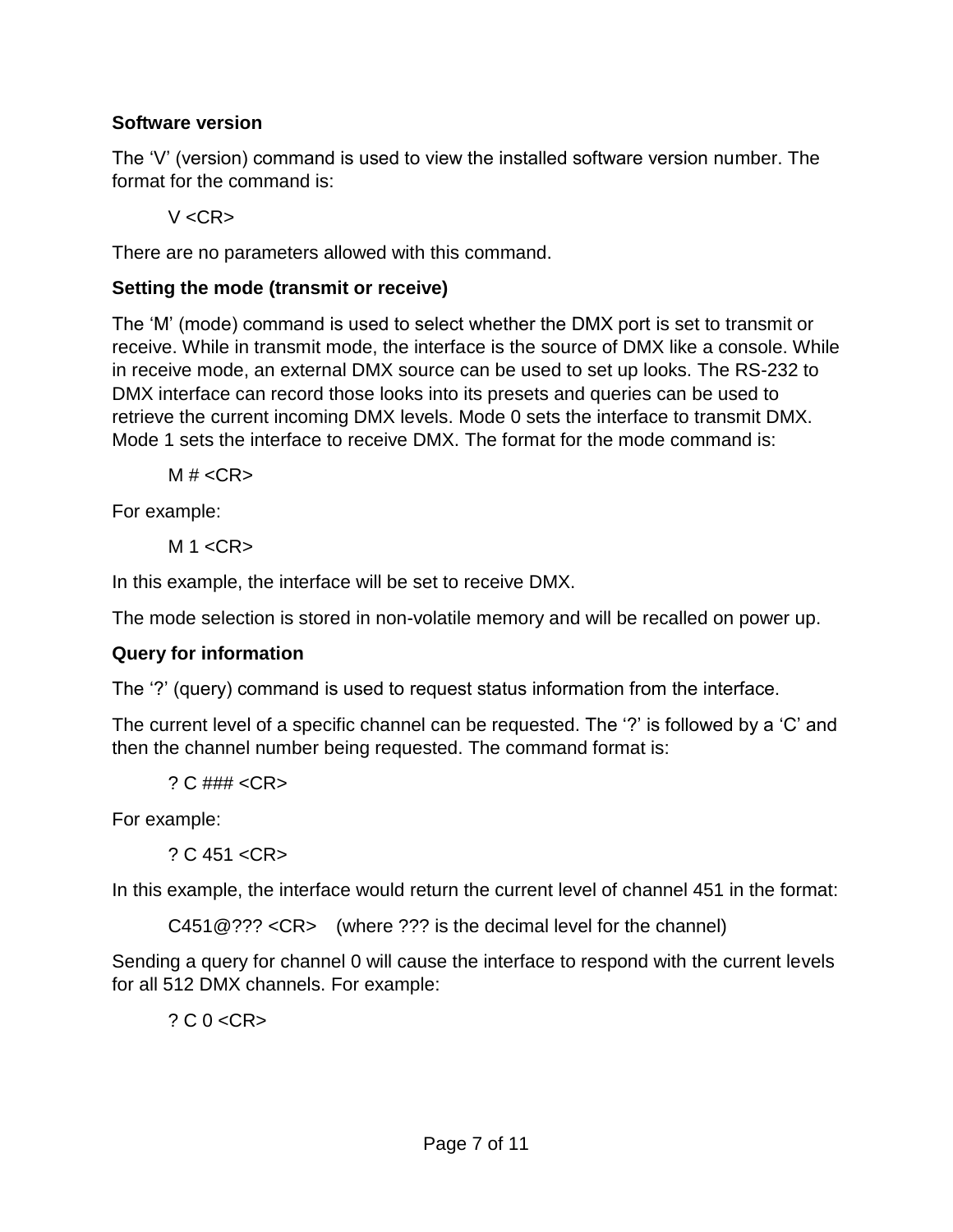In this example, the interface would return the values for all channels in the format:

```
C001@???<CR> (where ??? is the value for the channel)
C002@???<CR>
...
...
C512@???<CR>
```
Note that all channel level queries can be used to determine the level of DMX being sent by the interface in transmit mode or of incoming DMX levels while in receive mode.

Sending a query for 'P' after the '?' will cause the interface to respond with the currently active preset. For example:

? P <CR>

Note that if a channel level has been changed after a preset has been recalled, the preset number reported will be preset 0. This indicates that the levels are not representative of any recorded preset.

In this example, the interface would return the number of the active preset in the format:

 $P$ ## <CR>

Sending a query for 'T' or 'F' after the '?' will cause the interface to respond with the currently active fade time. For example:

 $? T < CR$ 

In this example, the interface would return the current fade time in the format:

 $T$ ### <CR>

Note that requesting either 'T' or 'F' will return the fade time using the 'T' prefix.

Sending a query for 'M' after the '?' will cause the interface to respond with the currently active system mode. For example:

 $? M < C$ R $>$ 

In this example, the interface would return the current system mode in the format:

```
M0 (TRANSMIT)<CR> or M1 (RECEIVE)<CR>
```
Sending a query for 'D' after the '?' will cause the interface to respond with the status of the DMX input. This feature is only valid while the interface is in receiving mode (M1). The syntax for this command is:

 $? D < CR$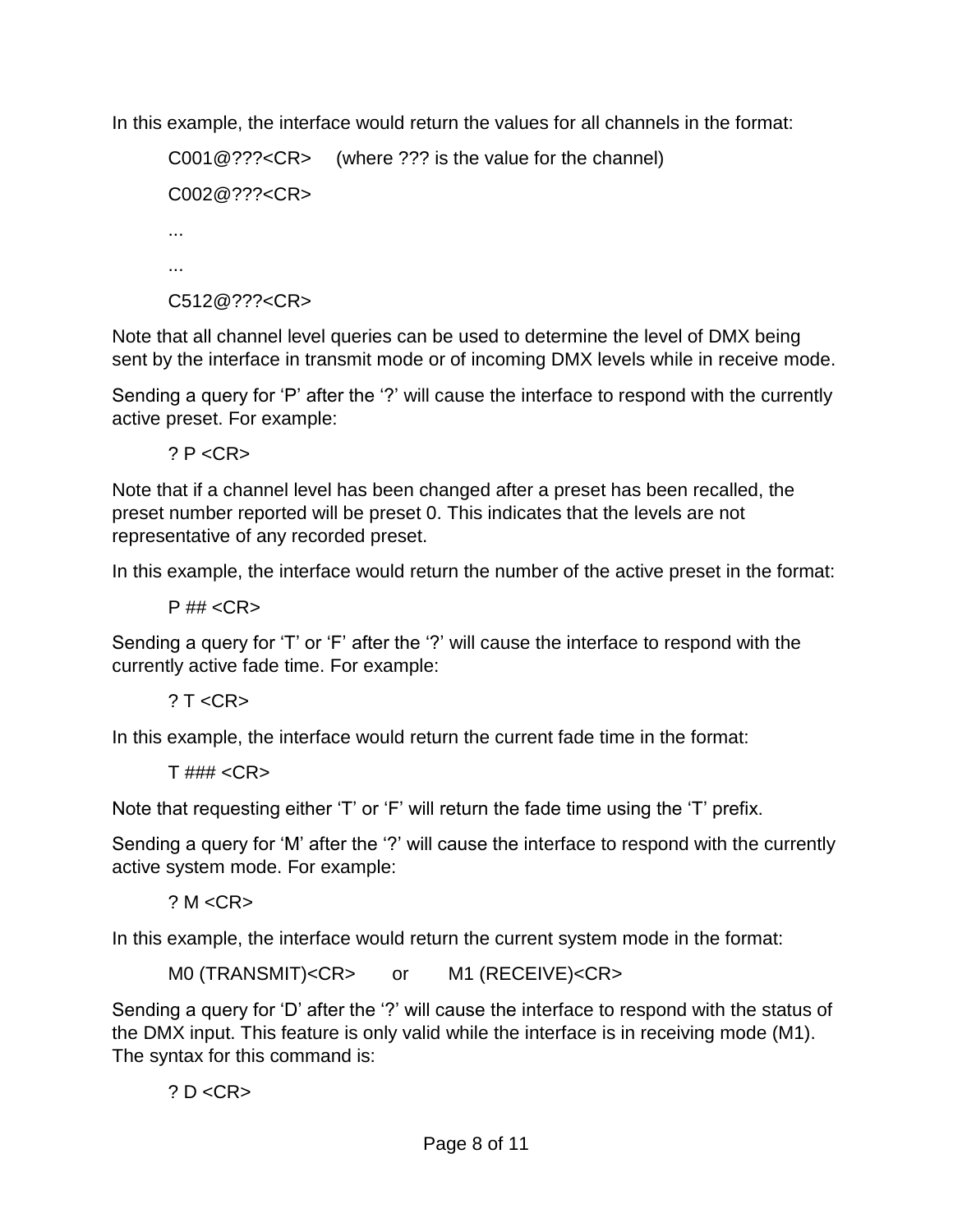In this example, the interface will return the state of the DMX input signal if the system is in DMX receiving mode (M1) in the format:

DMX OK <CR> or DMX no signal <CR>

If the interface is in transmitting mode (M0), the interface will respond with an error as follows:

Error <CR> Feature Not Supported <CR> in TX mode (mode 0) <CR>

# **Setting the heartbeat**

The 'H' (heartbeat) command is used to select whether the heartbeat is on or off. When enabled, a period "." is sent from the RS-232 port every 1 second to allow a control system to detect that the interface is connected. Setting the heartbeat equal to 1 turns the feature on. Setting it to 0 (the default) turns the feature off. The format for this command is:

H  $# <$ CR $>$ 

For example:

 $H$  1 <CR>

In this example, the interface will start sending heartbeat characters.

The heartbeat selection is stored in non-volatile memory and will be recalled on power up.

# **Setting the remote station support mode**

The 'S' (remote station) command is used to select whether the interface will support a Preset 10 remote station on the DMX port. When enabled, alternate start code packets are sent from the interface and remote stations are allowed to reply to select presets. The default value for this feature is 0 (disabled). When set to 1, remote stations are enabled. The interface may be queried to determine the current active preset. When enabled, remote stations the interface will send a message when a remote station has changed the active preset. The format for this command is:

 $S \# < C$ R $>$ 

For example:

 $S1 < CR$ 

In this example, the interface will be set to support remote stations.

The remote station support value is stored in non-volatile memory and will be recalled on power up.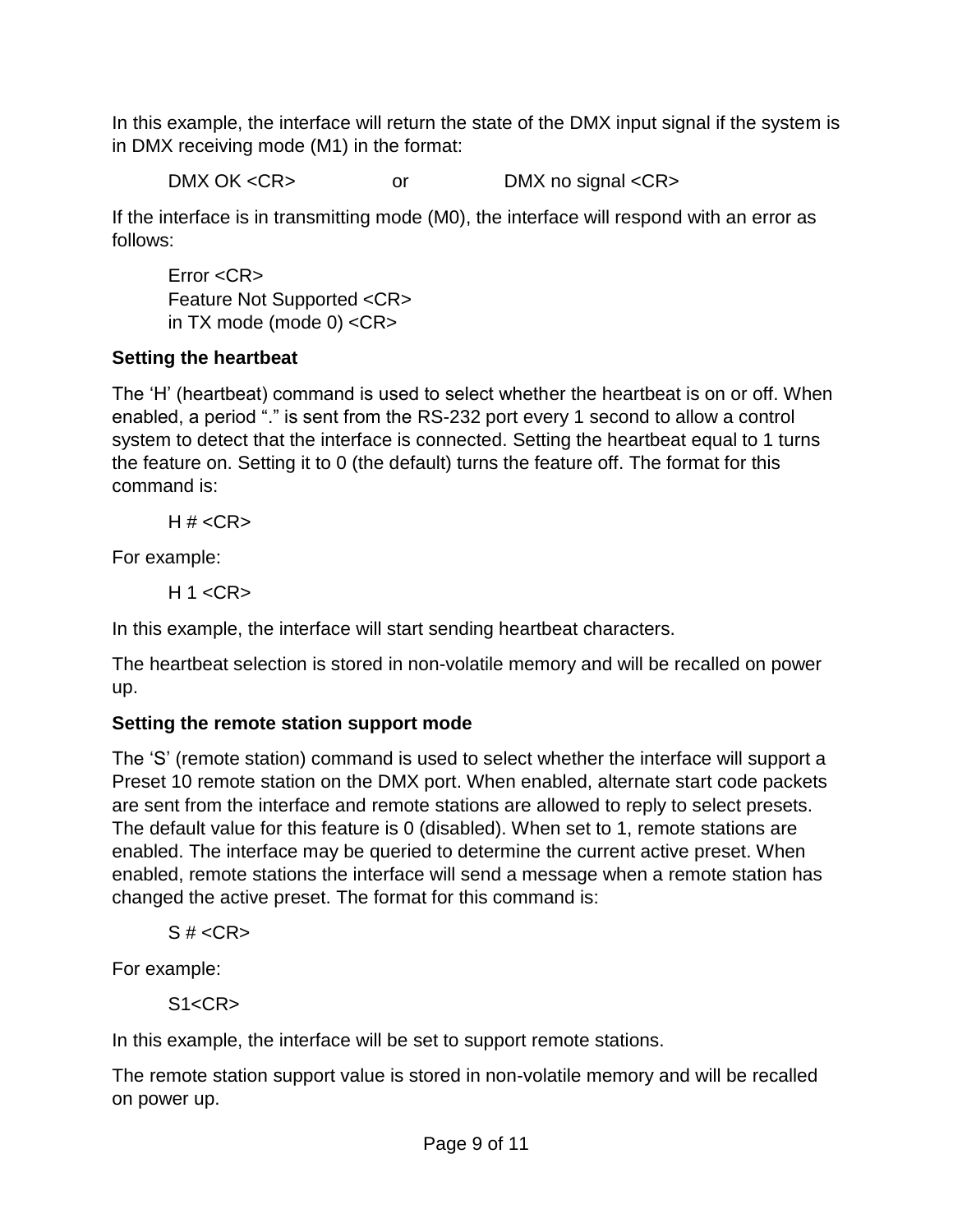When a preset is recalled from the remote station, the interface will send a message from the RS-232 port. This message is in the format:

REMOTE P ## <CR>

When remote stations are enabled, the yellow time fade LED on those stations will illuminate while the 2322DMX interface is performing a timed fade. This will happen whether a preset is fading or if individual channels are being faded.

When no preset is selected (preset 0) or if presets  $11 - 20$  are active, no green preset LEDs will be illuminated on the remote station(s).

# **Receive mode channel reporting**

While in receive mode (mode 1), the interface will report changes in the incoming DMX512 levels. When the address switch is set from 1-512 (inclusive), changes to the addressed "channel of interest" will be reported through the RS-232 port in the format:

 $C### @ ??? < CR$ 

### will be the channel number of interest and ??? will be the newest level for that channel.

If the address switches are set to 000, any change to any channel will cause that change to be reported via the RS-232 port.

# **Resetting the interface**

The '\$' command is used to reset the interface. This special command does not need the <CR> to be executed. As soon as the interface receives this character, it will reset the interface. This is equivalent to cycling the power to the interface.

# **Updating the software**

The 'U' (update software) command is no longer supported by this product. Entering this command will result in an error message.